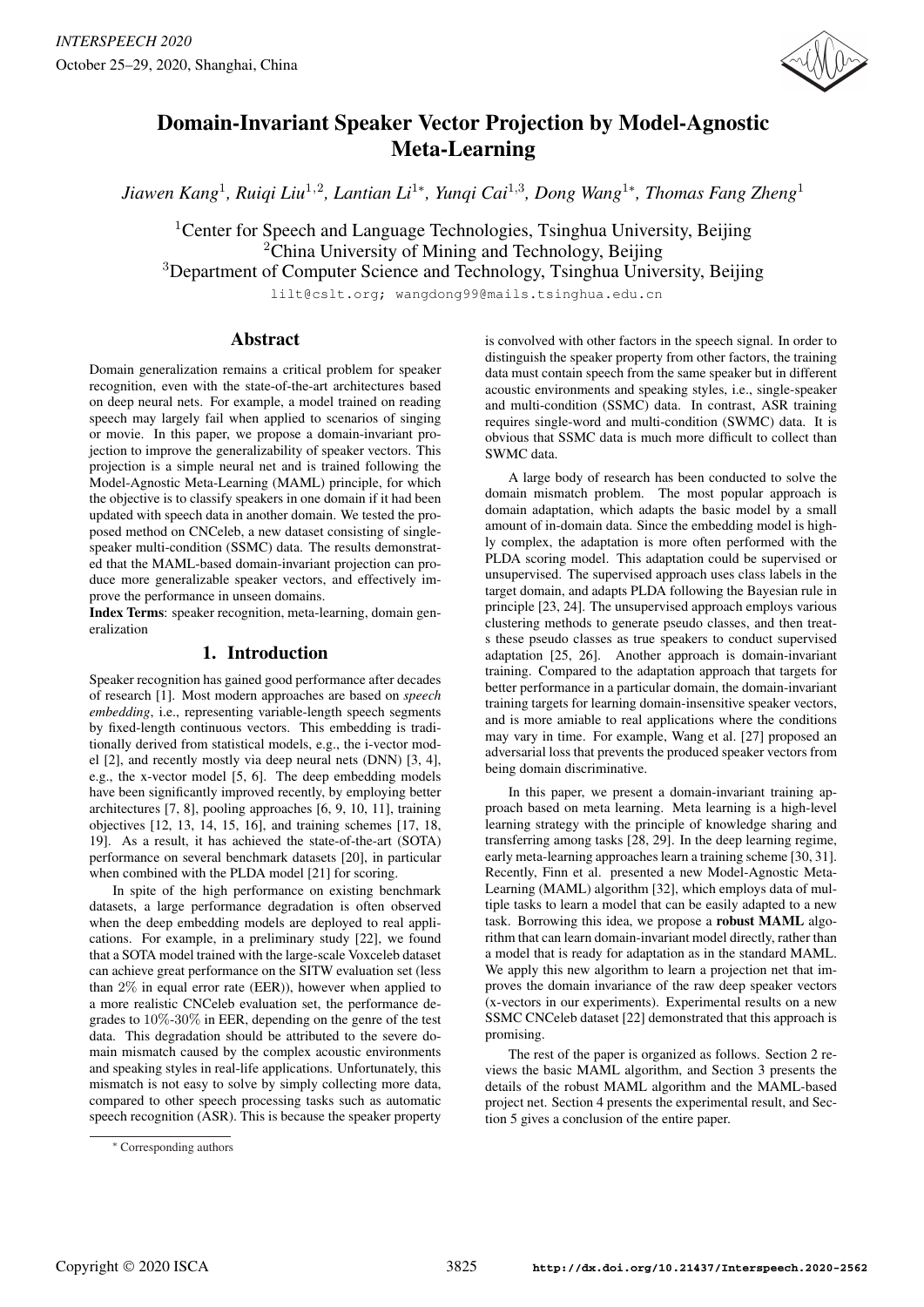# 2. MAML algorithm

Meta learning is a long-standing theme in machine learning [28, 29]. The central idea of this learning approach is to reuse the knowledge of some *prior* tasks to speed up the learning of a new task. The knowledge can be either the learned models or the learning strategy (how to learn a task). For neural models, reusing both types of knowledge is easy. In the former case, it is known as *multi-task learning* or *transfer learning* [33], and in the latter case, a more proper name is *learning to learn* [30, 31].

Model-Agnostic Meta-Learning (MAML) [32] is a new meta learning approach. The concept is shown in Figure 1(a). In this picture, there are two prior tasks  $\mathcal{T}_1$  and  $\mathcal{T}_2$ , and the associated training and test data are  $(T_1^r, T_1^t)$  and  $(T_2^r, T_2^t)$ , respectively. Let  $f_{\theta}$  denotes the function of the model parameterized by  $\theta$ . For each mini-batch, a small set of training data from  $\mathcal{T}_i$ , denoted by  $m_i^r \sim T_i^r$ , is selected. Using this mini-batch, the gradient  $\nabla_{\theta}$  is computed, which is then used to perform a *local update* for the model:

$$
\theta' = \theta - \alpha \nabla_{\theta} \mathcal{L}_{\mathcal{T}_i}(f_{\theta}; m_i^r), \tag{1}
$$

where  $\mathcal{L}_{\mathcal{T}_i}$  is the loss function of task  $\mathcal{T}_i$ , and  $\alpha$  is the learning rate. Based on the new parameters  $\theta',$  compute the loss on  $m_i^t \sim$  $T_i^t$ , a mini-batch from the test dataset of the *same* task:

$$
\mathcal{L}_{\mathcal{T}_i}(f_{\theta'}; m_i^t) = \mathcal{L}_{\mathcal{T}_i}(f_{\theta - \alpha \nabla_{\theta} \mathcal{L}_{\mathcal{T}_i}(f_{\theta}; m_i^r)}; m_i^t). \tag{2}
$$

This loss is used to compute gradient for model update, which is called the *meta update*.

$$
\theta \leftarrow \theta - \beta \nabla_{\theta} \mathcal{L}_{\mathcal{T}_i} (f_{\theta - \alpha \nabla_{\theta} \mathcal{L}_{\mathcal{T}_i} (f_{\theta}; m_i^r)}; m_i^t), \tag{3}
$$

where  $\beta$  is the learning rate. It should be noted that it is the meta update that truly modifies the model parameters. The local update is just a proxy to compute the gradient for the meta update.

From the training procedure, it can be seen that the goal of MAML is to find an optimal  $\theta^*$  at which *the averaged performance would be best if a simple gradient update had been conducted to adapt the present model to task-specific models*. In other words, MAML intends to learn a good initial model base on which task-specific models can be easily obtained by one or a few gradient updates.



Figure 1: *MAML for training a good initial model (a) and robust MAML for training a domain-invariant model (b). The green solid line (green block) represents local update, and the red dash line (red block) represents the meta update.*

# 3. MAML-based domain-invariant projection

#### 3.1. Robust MAML

The MAML algorithm discussed in the previous section focuses on a good initial model. This is valuable for many applications especially those with limited training data. It can be directly applied to speaker recognition for domain adaptation. Specifically, we can treat the speaker recognition task on each domain as a particular prior task in the MAML algorithm, and train an initial model with data from a couple of prior domains. When deploying to a new domain, a small amount of training data would be sufficient to adapt the initial model to a domain-specific model. However, this adaptation approach does not meet our original goal of designing a robust model that works well on *any unseen* domain. We therefore present a robust MAML to deal with the problem.

As shown in Figure 1(b), we have two domains  $\mathcal{D}_1$  and  $\mathcal{D}_2$ , and  $\{D_1^r, D_1^t\}$  and  $\{D_2^r, D_2^t\}$  are the training and test sets for each of the two domains, respectively. The MAML training is conducted as usual, but the meta update is based on a mini-batch whose domain is different from the one used for the local update. Put it formally, the local update is conducted by randomly choosing a mini-batch in the  $i$ -th domain:

$$
\theta' = \theta - \alpha \nabla_{\theta} \mathcal{L}(f_{\theta}; m_i^r), \tag{4}
$$

where  $m_i^r \sim D_i^r$ . Note that we have omitted the domain dependency in the loss function  $\mathcal L$  as all the domains share the same loss function. During the meta update, a mini-batch from the  $j$ -th domain is selected, and the loss function is as follows:

$$
\mathcal{L}(f_{\theta'}; m_j^t) = \mathcal{L}(f_{\theta - \alpha \nabla_{\theta} \mathcal{L}(f_{\theta}; m_i^r)}; m_j^t), \tag{5}
$$

where  $m_j^t \in D_j^t$ , and usually  $m_i^r$  and  $m_i^t$  are from different domains. The meta update is then formulated as follows:

$$
\theta \leftarrow \theta - \beta \nabla_{\theta} \mathcal{L}(f_{\theta - \alpha \nabla_{\theta} \mathcal{L}(f_{\theta}; m_i^r)}; m_j^t). \tag{6}
$$

Choosing different domains for the local update and the meta update is important. Assume that the model has converged to  $\theta^*$ , it is easy to see that updating  $\theta^*$  towards *any* domain will result in good performance for *all* domains. This implies that  $\theta^*$  is a stationary point that works well for all the prior domains even without any update. The idea that training conducted in one domain and evaluated in other domains aligns to robust optimization [34]. We therefore denote the new algorithm as robust MAML. Note that a similar idea has been discussed in [35].

We highlight that with the robust MAML, it is not necessary that the local update and the meta update use the same set of speakers, although better performance was found if they do. It means that SSMC data is not strictly required for MAML training. This is a key advantage compared to other domain-robust approaches, for example multi-conditional training.

#### 3.2. Domain-invariant projection net

At the first glance, applying the robust MAML to train domaininvariant speaker embedding models is straightforward. However, we found it is not applicable in real situations. A particular problem is domain imbalance: for most of the existing datasets, a large proportion of the data are clean and reading speech, and only a small amount of data are from other domains. With this imbalanced data, the minor domains will be overwhelmed by the major domain when conducting the robust MAML training.

To solve this problem, we choose a post-processing scheme. Firstly, we use a standard large-scale dataset to train the main embedding model, which is the x-vector model in our experiment. Secondly, we apply the robust MAML algorithm to train an extra projection net that maps the original x-vectors to a new vector space where domain invariance is improved. Figure 2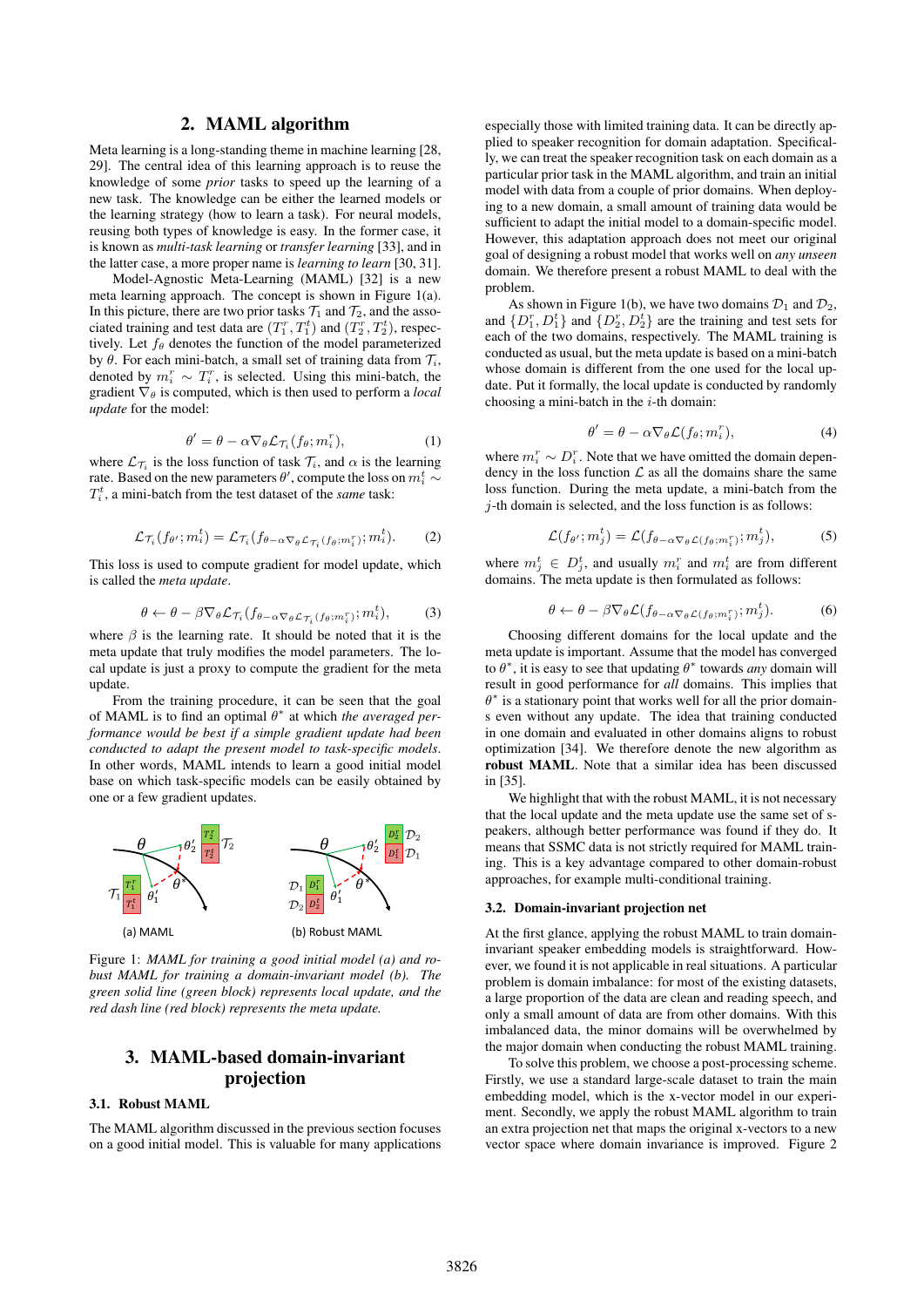

Figure 2: *Robust MAML-based domain-invariant projection on deep speaker vectors.*

illustrates the entire training procedure, where  $K$  denotes the number of domains.

# 4. Experiments

# 4.1. Data

Three datasets were used in our experiments: VoxCeleb [7, 36], SITW [37] and CNCeleb [22]. More information about these three datasets is presented below.

VoxCeleb: This is a large-scale audiovisual speaker database collected by the University of Oxford. The entire database contains 2, 000+ hours of speech signals from 7, 000+ speakers. It was used to train the x-vector embedding model and the basic LDA/PLDA scoring model. Data augmentation was applied to improve robustness, with the MUSAN corpus used to generate noisy utterances, and the room impulse responses (RIRS) corpus used to generate reverberant utterances.

SITW: This is a standard evaluation dataset excerpted from VoxCeleb1. In our experiments, the Eval.Core test set, which contains 3, 658 target trials and 718, 130 imposter trials, was used for evaluation.

CNCeleb: This is a large-scale free speaker recognition dataset collected by Tsinghua University. It contains more than 130k utterances from 1, 000 Chinese celebrities. It covers 11 diverse domains, and each speaker may have speech samples in multiple domains, therefore is a true SSMC dataset [22]. The entire dataset was split into two parts: *CNCeleb.Train*, which covers 7 domains including entertainment, play, vlog, live broadcast, speech, drama and recitation, and involves 45, 370 utterances from 800 speakers, was used to train the projection net and the LDA/PLDA scoring model. *CNCeleb.Eval*, which covers the rest 3 domains including singing, movie and interview, and involves 8, 729 utterances from 200 speakers, was used for evaluation in unseen domains.

#### 4.2. Embedding models

We built two x-vector embedding models, one is based on TDNN, and the other is based on ResNet. Both are widely used in speaker recognition research.

TDNN: This was trained using the Kaldi toolkit [38], following the SITW recipe. The acoustic features are 40-dimensional FBanks. The main architecture contains three components. The first component involves 5 time-delay (TD) layers to learn frame-level speaker features. The second component computes the mean and standard deviation of the frame-level features.

The third component involves 2 full-connection (FC) layers and outputs the posterior probability over the 7, 185 speakers of the VoxCeleb dataset. Once trained, the 512-dimensional activations of the penultimate FC layer are read out as the x-vector of the input utterance.

ResNet34: The ResNet architecture is similar to the TDNN architecture, with two differences: (1) it uses the ResNet-34 structure to learn frame-level speaker features [39]; (2) it uses the Additive Angular Marginal Softmax (AAM-Softmax) [40] to compute the posterior probabilities over the training speakers. Again, the 512-dimensional activations of the penultimate FC layer are read out as the x-vector of the input utterance.

#### 4.3. Projection networks

The projection network is designed to transform the raw xvectors from the embedding model to a new vector space where domain invariance is improved.

#### *4.3.1. MAML net*

In our experiments, the projection net involves 3 FC layers, and every layer consists of 512 units. The loss function is the same as the one used for the embedding model, which is the standard Softmax for the TDNN model, and the AAM-Softmax for the ResNet34 model. The projection net can be trained with CNCeleb.Train, by using the robust MAML algorithm. We denote the projection net trained in this way as a *MAML net*. Once the training is completed, the domain-invariant x-vectors can be obtained from the penultimate FC layer.

## *4.3.2. MCT net*

Using the same architecture and the same loss function as the MAML net, we can train the projection net using the regular training scheme. Since the training data (CNCeleb.Train) is SSMC, this is essentially a multi-conditional training (MCT). We call the MCT-trained projection net as a *MCT net*. Similar to the MAML net, the MCT net can improve the domain invariance of speaker vectors. However, the MCT net purely relies on the SSMC data, while the MAML net relies both the SSMC data and the robust training scheme.

#### 4.4. Baseline results

We firstly test the performance of the baseline systems, i.e., both the embedding model and the LDA/PLDA scoring model are trained with VoxCeleb, without any additional speaker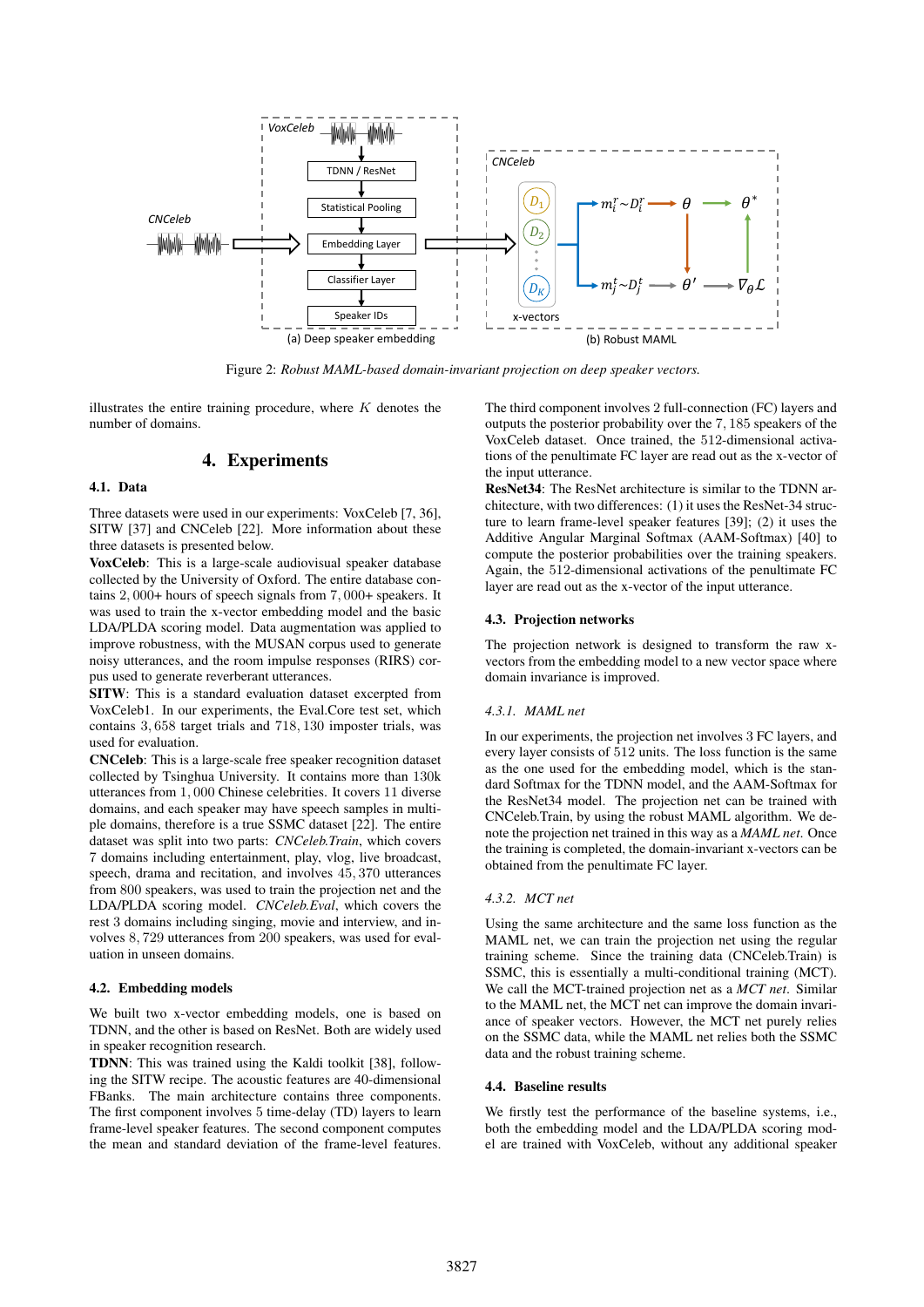vector projection. We test the performance on the SITW Eval.Core test set and also the CNCeleb.Eval test sets, including three individual domains (singing, movie and interview). The results in terms of equal error rate (EER) are reported in Table 1, where the results with two scoring methods, cosine scoring and LDA/PLDA scoring, are reported, respectively. For the LDA/PLDA scoring, the x-vectors are firstly pre-processed by LDA, and then are used to compute scores by PLDA. The dimensionality of the LDA projection was set to 128 in our experiments.

Table 1: *Performance (EER%) of the baseline systems.*

|                    | <b>TDNN</b> |          | ResNet <sub>34</sub> |          |  |
|--------------------|-------------|----------|----------------------|----------|--|
| <b>Test Set</b>    | Cosine      | LDA/PLDA | Cosine               | LDA/PLDA |  |
| SITW Eval Core     | 5.139       | 2.433    | 3 226                | 1.968    |  |
| CNC.Eval.Singing   | 29.95       | 26.88    | 28.47                | 27.18    |  |
| CNC. Eval. Movie   | 26.09       | 20.24    | 25.19                | 21.29    |  |
| CNC Eval Interview | 19.68       | 15.97    | 19.23                | 1547     |  |

#### 4.5. Results with domain-invariant projection

In this experiment, we test the MAML net and MCT net on the CNCeleb.Eval test sets, where the domains are never seen in the training data of the embedding models, the LDA/PLDA scoring models and the projection networks.

# *4.5.1. Performance with cosine scoring*

First look at the performance with the cosine scoring. Since the complex back-end scoring models are not used, we can evaluate the true quality of the speaker vectors. The results on CNCeleb.Eval test sets are presented in Table 2. For convenience, the baseline results are presented in the 'Base' columns.

It can be observed that in all the test conditions, both the MCT net and MAML net can substantially improved the system performance, and the MAML net offers more significant improvement. This demonstrates that the multi-conditional training scheme with SSMC data is an effective way to improve domain invariance (MCT vs. Ori), and the robust MAML training scheme can provide additional and substantial contribution (MAML vs. MCT).

Table 2: *Performance (EER%) with cosine scoring.*

| Cosine    | TDNN        |       |       | ResNet <sub>34</sub> |       |       |
|-----------|-------------|-------|-------|----------------------|-------|-------|
| Domain    | <b>Base</b> | MCT   | MAML. | <b>Base</b>          | MCT   | MAML. |
| Singing   | 29.95       | 30.85 | 29.86 | 28.47                | 28.40 | 27.08 |
| Movie     | 26.09       | 25.46 | 24.27 | 25.19                | 24.92 | 24.21 |
| Interview | 19.68       | 17.51 | 16.82 | 19.23                | 16.92 | 16.87 |

To give a better comparison between the MCT scheme and the MAML scheme, Figure 3 shows their performance along with the training process. It can be seen that for both the MCT net and the MAML net, the EER continuously reduces. Moreover, the MAML net delivers better performance than the MCT net. Compared the two ResNet34 curves in both pictures, we observe that the MCT net seems overfitting after 4k iterations, while the MAML net is generally healthy.

#### *4.5.2. Performance with LDA/PLDA scoring*

We finally test the performance with LDA/PLDA scoring. In this experiments, all the LDA/PLDA scoring models were trained with CNCeleb.Train. For the baseline system, we retrained the LDA/PLDA models with the raw x-vectors from the



Figure 3: *Performance (EER%) on two unseen domains during the training process of MCT net and MAML net.*

embedding model. For the MCT and MAML systems, the L-DA/PLDA models were trained with the x-vectors produced by the MCT net and MAML net. Again, the dimensionality of the LDA projection was set to 128. Since the training data (C-NCeleb.Train) is SSMC, this training scheme of LDA/PLDA is essentially a multi-conditional training (MCT), and therefore should be robust against domain variance in a way.

The results are shown in Table 3. Firstly, compared to the results in Table 1, it can be observed that the MCT-based L-DA/PLDA models offer dramatic performance improvement on the test data. Secondly, the contributions of the MCT net and the MAML net are both marginal. This is not surprising, as the xvectors for LDA/PLDA training and MCT/MAML nets training are duplicated. From the perspective of practitioners, this is a good thing as it implies that domain invariance could be largely attained by retraining the LDA/PLDA scoring model with SSM-C data. On the other hand, it suggests that the MAML training scheme should be extended to the scoring model, otherwise its contribution on the speaker vectors will be diminished.

Table 3: *Performance (EER%) with LDA/PLDA scoring.*

| <b>LDA/PLDA</b> | <b>TDNN</b> |       |       | ResNet <sub>34</sub> |       |       |
|-----------------|-------------|-------|-------|----------------------|-------|-------|
| Domain          | <b>Base</b> | MCT   | MAML. | <b>Base</b>          | MCT   | MAML. |
| Singing         | 25.67       | 25.50 | 25.35 | 23.83                | 23.66 | 23.53 |
| Movie           | 19.63       | 18 74 | 18.85 | 18 19                | 17.75 | 17.75 |
| Interview       | 13.63       | 1347  | 13.58 | 12.05                | 11.85 | 11.85 |

## 5. Conclusions

This paper proposed a domain-invariant projection to improve the generalizability of speaker vectors. We presented a robust MAML algorithm to train the projection net, which promotes domain invariance not only by the SSMC data, but also by the robust training scheme. Experimental results on the CNCeleb dataset demonstrated that the speaker vectors produced by MAML-based projection are more domain-invariant compared to the raw x-vectors and the speaker vectors produced by a multi-conditional trained projection. This leads to significant performance improvement with cosine scoring. However, when the scoring model is an LDA/PLDA that was trained with SSM-C data, the contribution of the projection net seems marginal. Future work will investigate the MAML-based training for the LDA/PLDA scoring model, and investigate the light-weighted MAML-based adaptation.

# 6. Acknowledgements

This work was supported by the National Natural Science Foundation of China No. 61633013. Jiawen Kang and Ruiqi Liu are joint first authors.